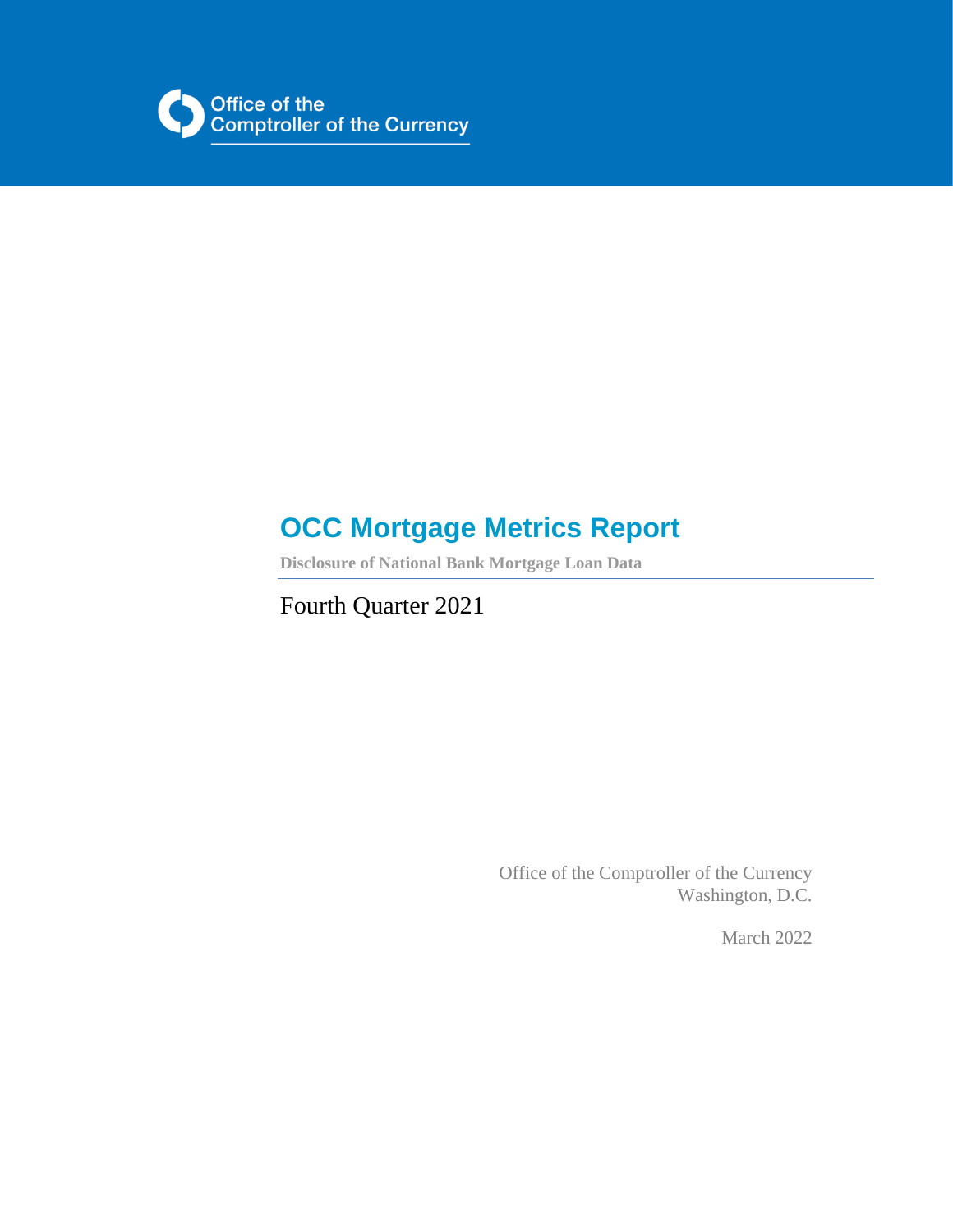## **Contents**

| Figure 1: Total Serviced Mortgage Portfolio—Outstanding Principal in \$ Billions3                       |  |
|---------------------------------------------------------------------------------------------------------|--|
| Figure 2: Total Serviced Mortgage Portfolio—Number of Loans in Thousands 3                              |  |
| Figure 3: Composition—Loans in Thousands by Borrower Risk Category4                                     |  |
| Figure 4: Composition—Percentage of Mortgages by Borrower Risk Category 4                               |  |
|                                                                                                         |  |
|                                                                                                         |  |
|                                                                                                         |  |
| Figure 8: Completed Foreclosures and Other Home Forfeiture Actions-                                     |  |
|                                                                                                         |  |
|                                                                                                         |  |
|                                                                                                         |  |
|                                                                                                         |  |
|                                                                                                         |  |
|                                                                                                         |  |
|                                                                                                         |  |
|                                                                                                         |  |
| Table 4: Number of Re-Defaults for Loans Modified Six Months Previously Error!<br>Bookmark not defined. |  |
|                                                                                                         |  |
|                                                                                                         |  |
|                                                                                                         |  |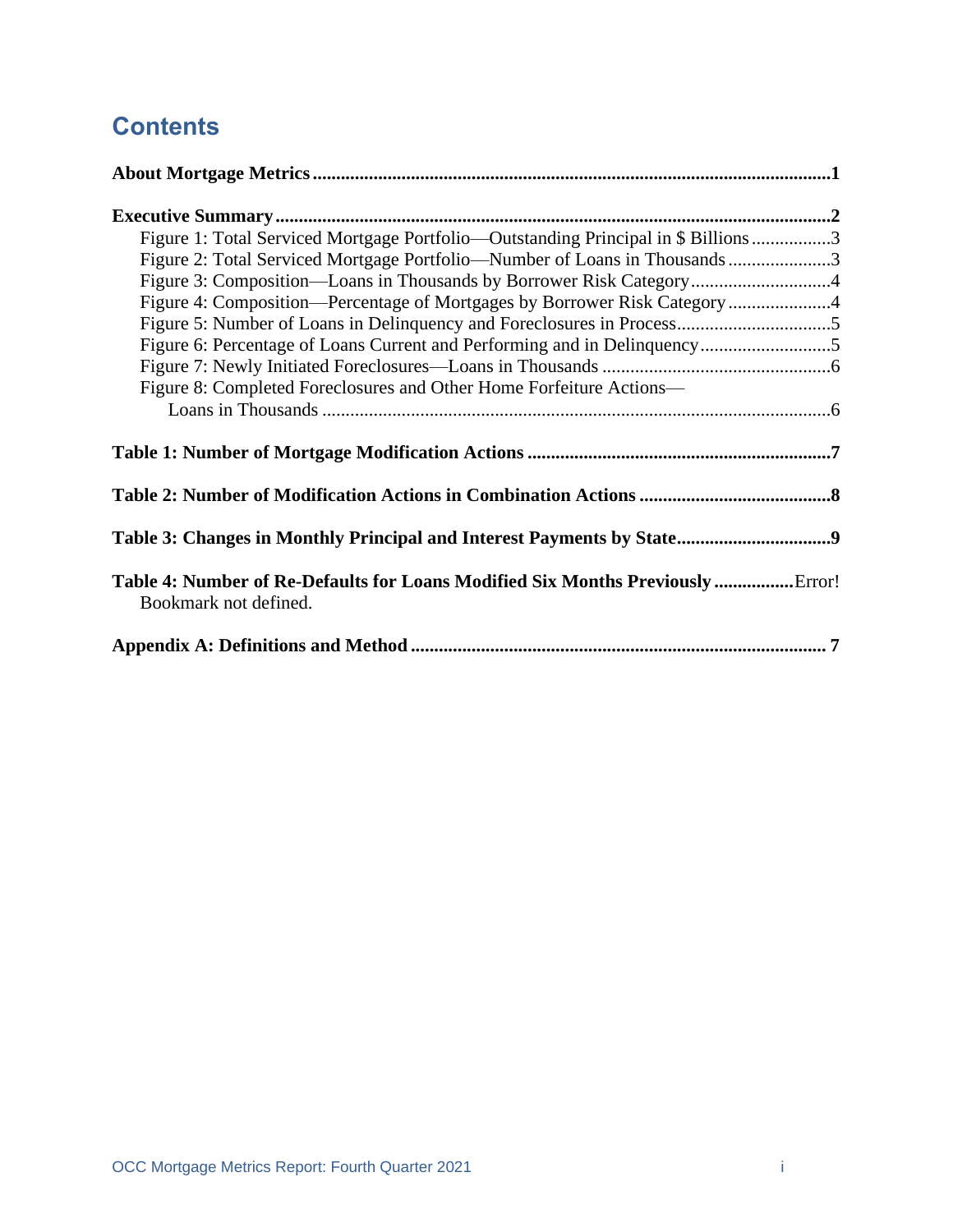### <span id="page-2-0"></span>**About Mortgage Metrics**

The Office of the Comptroller of the Currency (OCC) collects data on first-lien residential mortgage loans serviced by seven national banks with large mortgage-servicing portfolios.<sup>1</sup> The *OCC Mortgage Metrics Report* is published quarterly to promote broader understanding of mortgage portfolio performance and modification activity in the federal banking system, support supervision of regulated institutions, and fulfill section 104 of the Helping Families Save Their Homes Act of 2009 (codified at 12 USC 1715z-25), as amended by section 1493(a) of the Dodd– Frank Wall Street Reform and Consumer Protection Act.

- This report presents performance data for the fourth quarter of 2021 for loans that the reporting banks own or service for others as a fee-based business.
- The data in this report reflect a portion of first-lien residential mortgages in the country. The characteristics of the loans included here may differ from the overall population. The loans included are not a statistically representative, random sample.
- This report covers the performance of first-lien home mortgages in the portfolios of reporting banks. It excludes junior liens, home equity lines of credit (HELOC), and home equity conversion mortgages (reverse mortgages).
- For loans in forbearance covered by the Coronavirus Aid, Relief, and Economic Security (CARES) Act, reporting banks are following guidance from the Department of Housing and Urban Development, Federal Housing Finance Administration, and the respective government agencies and government-sponsored entities (GSE) for the calculation and reporting of delinquency and credit bureau reporting. Banks implemented the CARES Act foreclosure moratoriums for all covered loans.

<sup>&</sup>lt;sup>1</sup> The seven national banks are Bank of America, Citibank, HSBC, JPMorgan Chase, PNC, U.S. Bank, and Wells Fargo.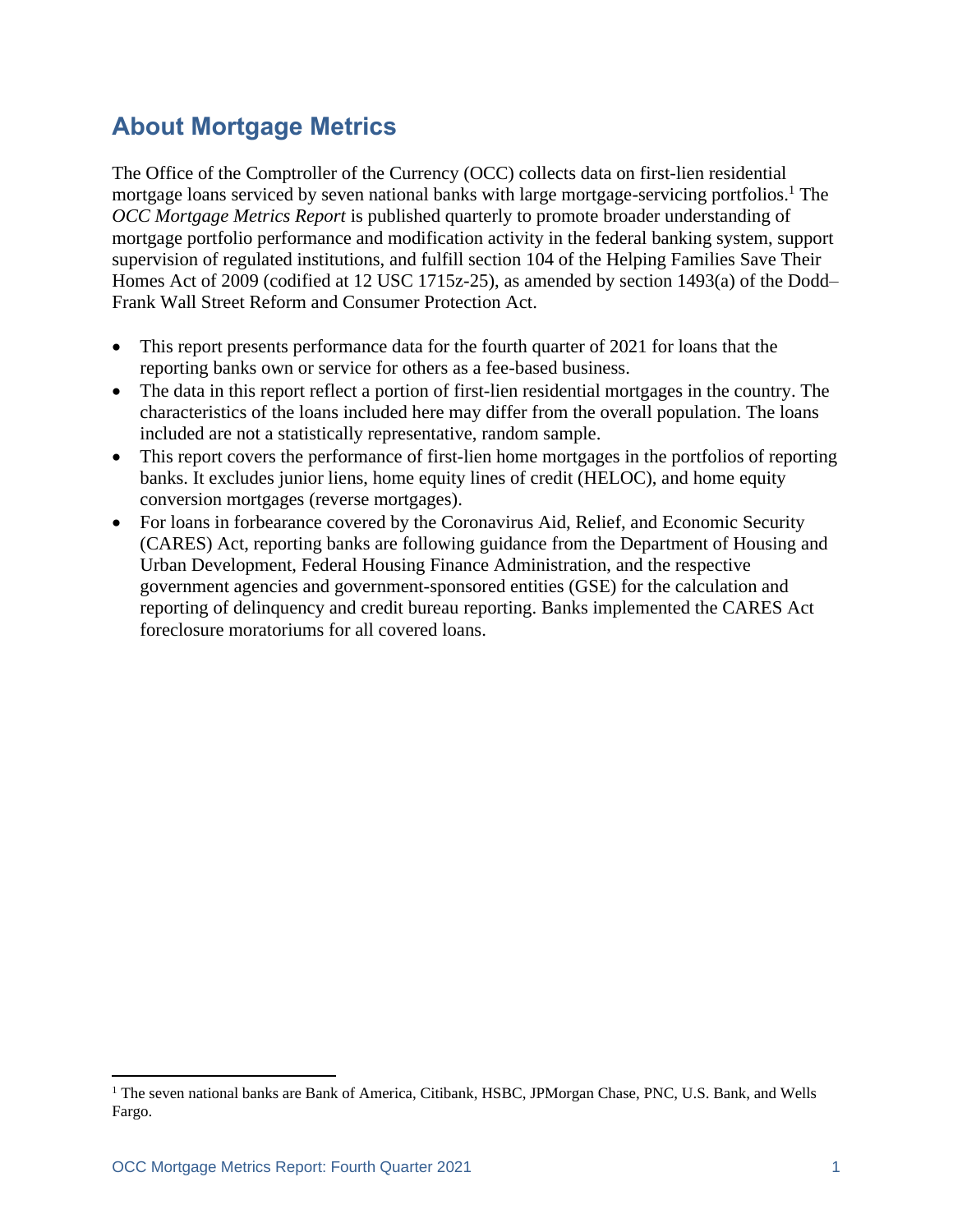## <span id="page-3-0"></span>**Executive Summary**

### **Overall Mortgage Portfolio and Performance**

- As of December 30, 2021, the reporting banks serviced approximately 12.3 million first-lien residential mortgage loans with \$2.62 trillion in unpaid principal balances (see figures 1 and 2). This \$2.62 trillion was 22 percent of all residential mortgage debt outstanding in the United States.<sup>2</sup>
- Overall mortgage performance this quarter improved from the fourth quarter of 2020. The percentage of mortgages that were current and performing at the end of the fourth quarter of 2021 was 96.4 percent compared with 93.3 percent at the end of the fourth quarter of 2020 (see figure 6). The CARES Act, signed into law on March 27, 2020, and extended on February 18, 2022, allows for loan forbearance on federally backed mortgages that can extend up to 360 days and is reflected in the mortgage performance data.
- Servicers initiated 1,294 new foreclosures in the fourth quarter of 2021, an increase of 39.9 percent from the previous quarter and an increase of 64.0 percent from a year earlier (see figure 7). Home forfeiture actions during the fourth quarter of 2021—completed foreclosure sales, short sales, and deed-in-lieu-of-foreclosure actions—increased 41.7 percent from a year earlier to 1,768 (see figure 8). Events associated with the COVID-19 pandemic, including foreclosure moratoriums that began March 18, 2020, and were extended to July 31, 2021, have significantly affected these metrics.

#### **Number and Type of Modifications Completed and Impact on Payment Amount**

Servicers completed 47,488 modifications during the fourth quarter of 2021, a 40.8 percent increase from the previous quarter's 33,721 modifications.

- Of these 47,488 modifications, 46,475, or 97.9 percent, were "combination modifications" modifications that included multiple actions affecting the affordability and sustainability of the loan, such as an interest rate reduction and a term extension. Of the remaining 1,013 loan modifications, 986 received a single action and 27 were not assigned a modification type (see table 1).
- Among the 46,475 combination modifications completed during the quarter, 37,245, or 80.1 percent, included capitalization of delinquent interest and fees; 37,047, or 79.7 percent, included an interest rate reduction or freeze; 33,976, or 73.1 percent, included a term extension; 13,809, or 29.7 percent, included principal deferral; and 19, or 0.04 percent, included principal reduction (see table 2).
- Of the 47,488 modifications completed during the quarter, 33,493, or 70.5 percent, reduced the loan's pre-modification monthly payment (see table 3).

<sup>2</sup> Residential mortgage debt is determined using the quarterly Federal Reserve Statistical Release, "Z.1: Financial Accounts of the United States," table L.218, "One-to-Four-Family Residential Mortgages," household sector liabilities. Data as of December 31, 2021.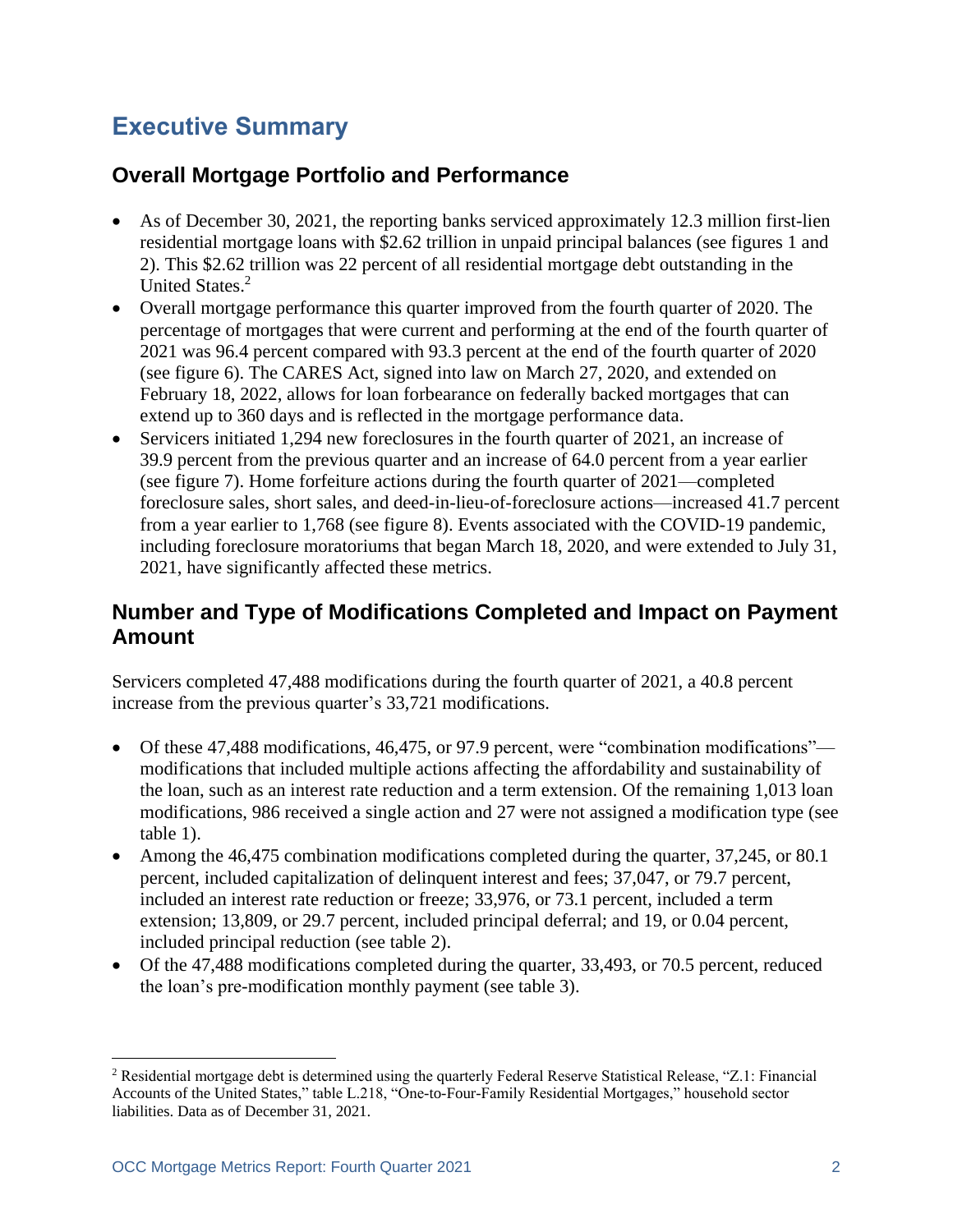#### **Modified Loan Performance**

By December 30, 2021, all loans modified during the second quarter of 2021 would have aged at least six months. Of the 39,599 modifications completed during the second quarter of 2021, servicers reported that 2,835, or 7.2 percent, were 60 or more days past due or in the process of foreclosure at the end of the month that the modification became six months old (see table 4).

Figure 1 shows the outstanding principal balance of reported loans and the change in the amount of unpaid balances from the fourth quarter of 2019 through the fourth quarter of 2021.



<span id="page-4-0"></span>**Figure 1: Total Serviced Mortgage Portfolio—Outstanding Principal in Billions of Dollars**

Figure 2 shows the number of first-lien residential mortgages serviced and the decline in loans from the fourth quarter of 2019 through the fourth quarter of 2021.

<span id="page-4-1"></span>**Figure 2: Total Serviced Mortgage Portfolio—Number of Loans in Thousands**

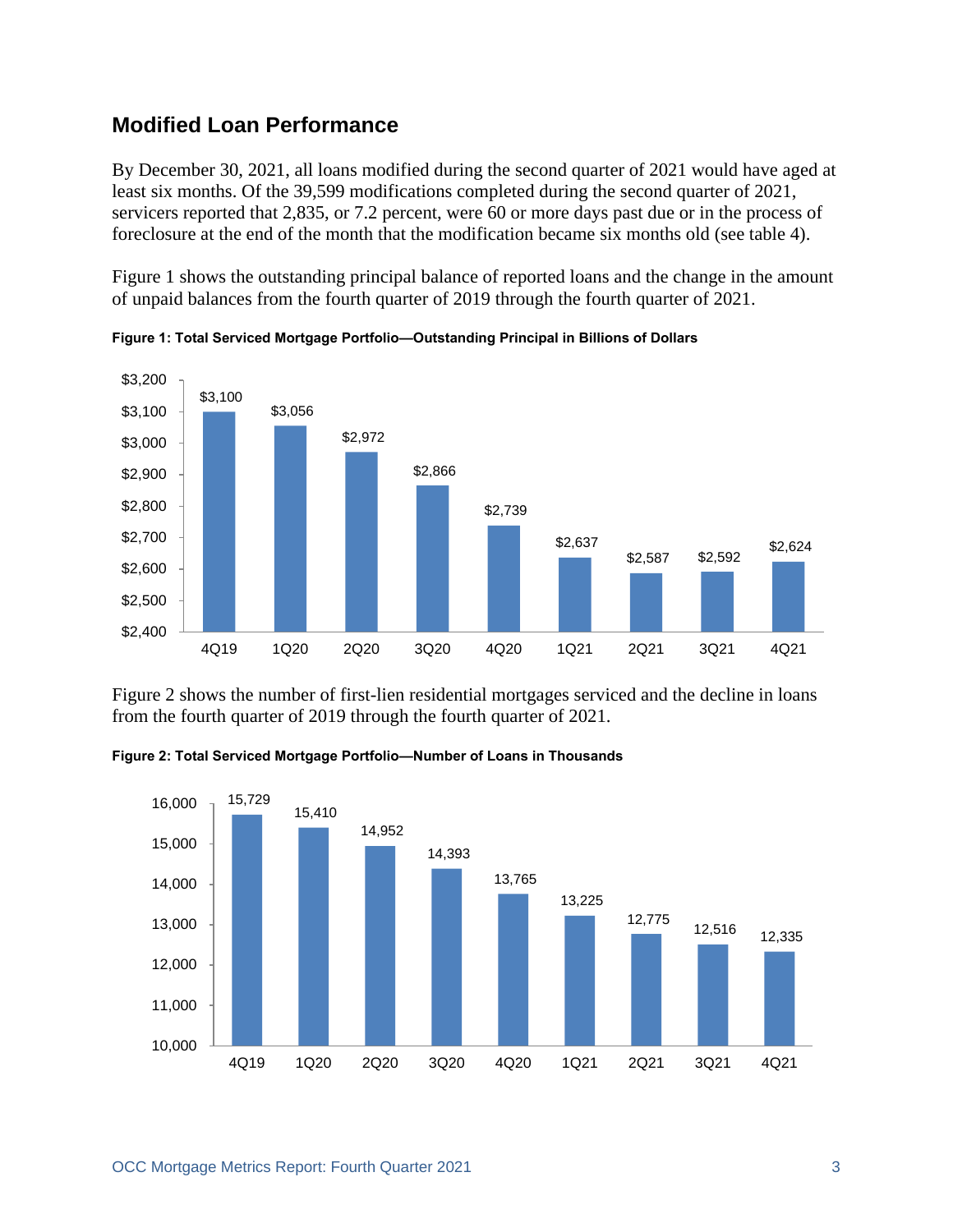Figure 3 shows the number of loans in each risk category and the decline in each category from the fourth quarter of 2019 through the fourth quarter of 2021.



<span id="page-5-0"></span>

Figure 4 reports the percentage of loans in each risk category and shows that the composition of loans has remained relatively stable since the fourth quarter of 2019.



<span id="page-5-1"></span>**Figure 4: Composition—Percentage of Mortgages by Borrower Risk Category<sup>3</sup>**

<sup>3</sup> Percentages do not total 100 because of rounding.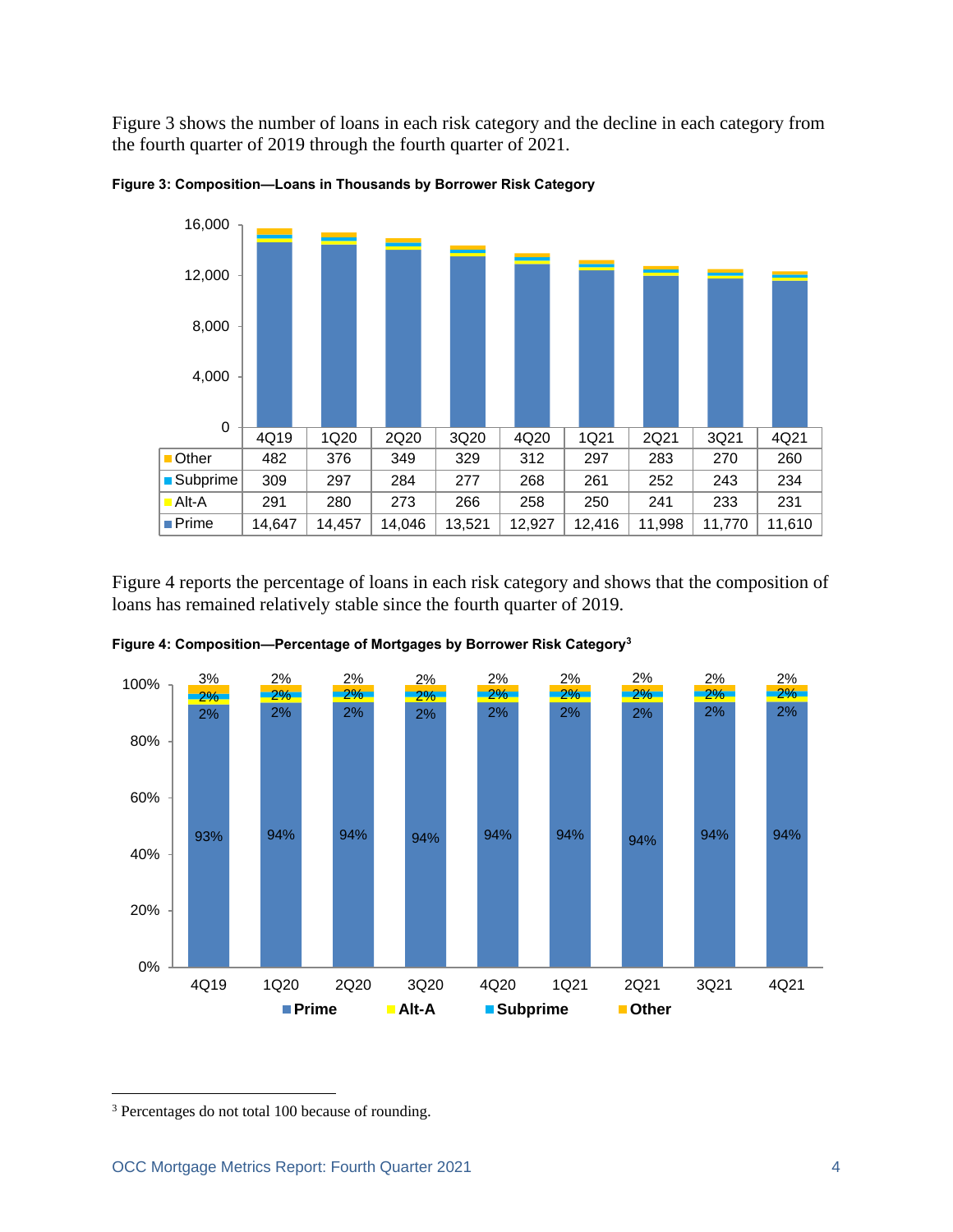Figure 5 shows the number of loans in each category of delinquency from the fourth quarter of 2019 through the fourth quarter of 2021. The number of foreclosures in process is down slightly from the previous quarter. The number of seriously delinquent loans sharply increased in the second quarter of 2020, but has since been trending down.<sup>4</sup>



<span id="page-6-0"></span>

Figure 6 shows the percent of mortgages in each category of delinquency from the fourth quarter of 2019 through the fourth quarter of 2021. Data show that the percent of foreclosures in process remains relatively low as foreclosure moratoriums remained in place through July 30, 2021. The percent of seriously delinquent loans has trended down since peaking in the second quarter of 2020.



<span id="page-6-1"></span>**Figure 6: Percentage of Loans Current and Performing and in Delinquency**

<sup>&</sup>lt;sup>4</sup> Delinquencies are reported based on the contractual due date and may not match what is being reported in credit bureau data. Also, delinquencies are affected by the different relief programs offered by the banks.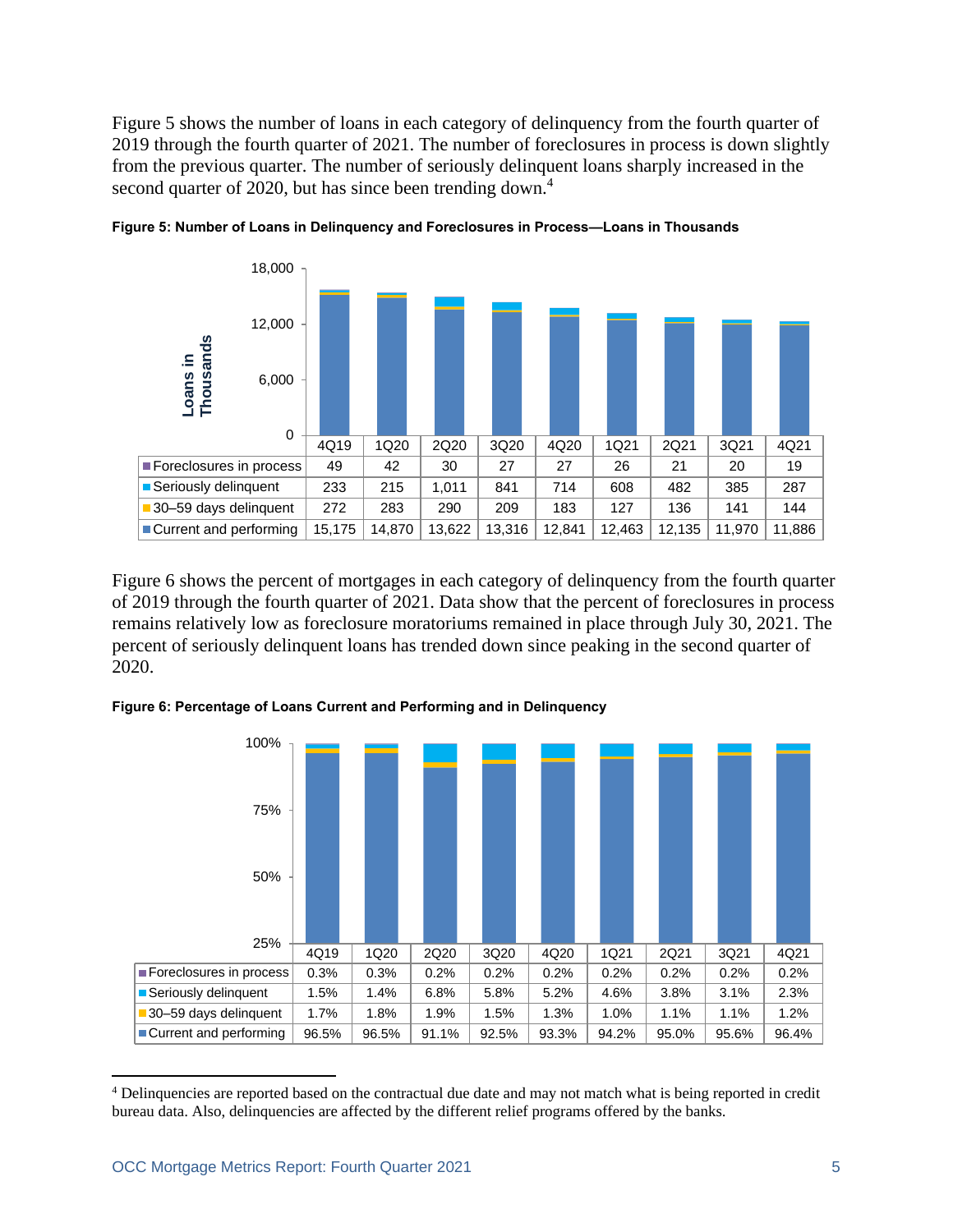Figure 7 shows the number of new foreclosure actions initiated from the fourth quarter of 2019 through the fourth quarter of 2021.<sup>5</sup>

#### <span id="page-7-0"></span>**Figure 7: Newly Initiated Foreclosures**



Figure 8 shows the number of foreclosure and other home forfeiture actions completed from the fourth quarter of 2019 through the fourth quarter of 2021. Completed foreclosures and other forfeiture actions increased to 1,768 in the fourth quarter of 2021 from 1,248 in the fourth quarter of 2020, an increase of 41.7 percent. 6

<span id="page-7-1"></span>



<sup>5</sup> Events associated with the COVID-19 pandemic, including foreclosure moratoriums, have significantly affected these metrics.

<sup>6</sup> Events associated with the COVID-19 pandemic, including foreclosure moratoriums, have significantly affected these metrics.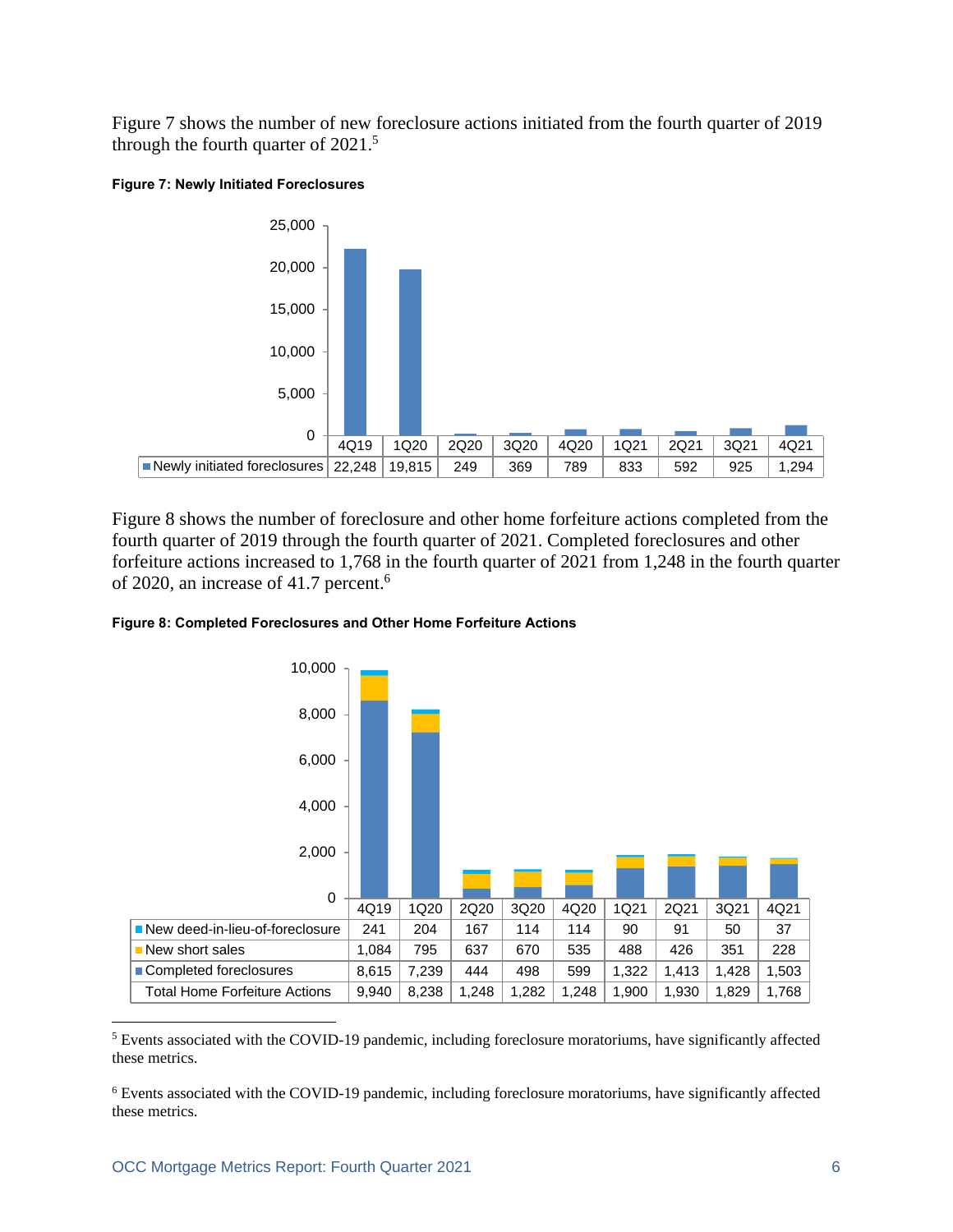<span id="page-8-1"></span><span id="page-8-0"></span>

| <b>Table 1: Number of Mortgage Modification Actions</b><br>Completed in the Fourth Quarter of 2021 |                |                   |                |                |                |                |                |                |
|----------------------------------------------------------------------------------------------------|----------------|-------------------|----------------|----------------|----------------|----------------|----------------|----------------|
|                                                                                                    |                | Rate<br>reduction | Term           | Principal      | Principal      |                | <b>Not</b>     | <b>Total</b>   |
| <b>States</b>                                                                                      | Capitalization | or freeze         | extension      | reductions     | deferral       | Combination    | reported       | modifications  |
| Total-all states                                                                                   | 66             | 222               | 654            | 0              | 44             | 46,475         | 27             | 47,488         |
| Alabama                                                                                            | $\mathbf{1}$   | $\overline{2}$    | 12             | $\overline{0}$ | $\overline{0}$ | 545            | 3              | 563            |
| Alaska                                                                                             | 0              | $\mathbf 0$       | $\overline{4}$ | $\mathbf 0$    | 0              | 122            | $\mathbf 0$    | 126            |
| Arizona                                                                                            | $\overline{2}$ | 6                 | 13             | $\mathbf 0$    | $\overline{0}$ | 1,186          | $\mathbf{0}$   | 1,207          |
| Arkansas                                                                                           | 1              | 3                 | 18             | 0              | 1              | 423            | 0              | 446            |
| California                                                                                         | 9              | 21                | 40             | $\mathbf 0$    | 3              | 4,198          | 9              | 4,280          |
| Colorado                                                                                           | 0              | 0                 | 9              | $\mathbf 0$    | 0              | 590            | $\mathbf 0$    | 599            |
| Connecticut                                                                                        | $\overline{2}$ | $\overline{2}$    | 4              | $\overline{0}$ | $\mathbf{1}$   | 675            | $\overline{0}$ | 684            |
| Delaware                                                                                           | 0              | $\overline{2}$    | 6              | $\mathbf 0$    | $\mathbf{1}$   | 228            | 0              | 237            |
| District of Columbia                                                                               | $\mathbf 0$    | $\mathbf{0}$      | $\mathbf{1}$   | $\overline{0}$ | $\mathbf 0$    | 139            | $\mathbf 0$    | 140            |
| Florida                                                                                            | 7              | 24                | 46             | 0              | $\overline{2}$ | 3,593          | 1              | 3,673          |
| Georgia                                                                                            | $\overline{4}$ | 10                | 35             | $\overline{0}$ | $\mathbf{1}$   | 2,054          | $\mathbf{1}$   | 2,105          |
| Hawaii                                                                                             | $\mathbf{1}$   | $\mathbf 0$       | 10             | $\mathbf 0$    | 0              | 195            | $\mathbf 0$    | 206            |
| Idaho                                                                                              | $\mathbf 0$    | $\mathbf{1}$      | 3              | $\overline{0}$ | 0              | 98             | $\mathbf 0$    | 102            |
| Illinois                                                                                           | 1              | 23                | 28             | $\mathbf 0$    | $\overline{7}$ | 2,910          | 1              | 2,970          |
| Indiana                                                                                            | $\overline{0}$ | $\overline{0}$    | $6\phantom{1}$ | $\mathbf 0$    | $\mathbf{1}$   | 989            | $\mathbf 0$    | 996            |
| lowa                                                                                               | 0              | 3                 | $\overline{2}$ | $\mathbf 0$    | $\mathbf 0$    | 277            | $\mathbf{1}$   | 283            |
| <b>Kansas</b>                                                                                      | $\overline{0}$ | $\mathbf{1}$      | 6              | $\mathbf 0$    | $\overline{0}$ | 328            | $\mathbf 0$    | 335            |
| Kentucky                                                                                           | 0              | 4                 | 3              | 0              | 1              | 359            | 0              | 367            |
| Louisiana                                                                                          | $\mathbf{1}$   | 5                 | 5              | $\overline{0}$ | $\overline{0}$ | 712            | $\mathbf{1}$   | 724            |
| Maine                                                                                              | 0              | $\mathbf{1}$      | $\overline{2}$ | $\mathbf 0$    | 0              | 94             | $\mathbf 0$    | 97             |
| Maryland                                                                                           | $\mathbf{1}$   | 12                | 35             | $\overline{0}$ | $\overline{2}$ | 1,836          | $\mathbf{1}$   | 1,887          |
| Massachusetts                                                                                      | 2              | $\overline{2}$    | 11             | $\mathbf 0$    | 0              | 555            | $\mathbf 0$    | 570            |
| Michigan                                                                                           | $\mathbf{1}$   | $\overline{2}$    | 5              | $\mathbf 0$    | $\overline{2}$ | 627            | $\mathbf 0$    | 637            |
| Minnesota                                                                                          | 1              | 6                 | 6              | 0              | $\mathbf{1}$   | 1,256          | 0              | 1,270          |
| Mississippi                                                                                        | $\mathbf{1}$   | 3                 | $\overline{2}$ | $\overline{0}$ | $\mathbf 0$    | 292            | $\overline{0}$ | 298            |
| Missouri                                                                                           | 0              | 10                | 11             | 0              | 1              | 855            | $\mathbf 0$    | 877            |
| Montana                                                                                            | $\mathbf 0$    | $\mathbf{0}$      | $\overline{2}$ | $\overline{0}$ | $\overline{0}$ | 80             | $\mathbf 0$    | 82             |
| Nebraska                                                                                           | $\mathbf 0$    | 14                | $\overline{4}$ | $\mathbf 0$    | $\mathbf{1}$   | 323            | 0              | 342            |
| Nevada                                                                                             | $\mathbf 0$    | 3                 | 10             | $\mathbf 0$    | $\overline{0}$ | 992            | $\mathbf 0$    | 1,005          |
| New Hampshire                                                                                      | 0              | $\mathbf 0$       | $\mathbf 0$    | $\mathbf 0$    | 0              | 98             | $\mathbf 0$    | 98             |
| New Jersey                                                                                         | $\mathbf{1}$   | $\overline{2}$    | 9              | $\mathbf 0$    | 3              | 1,787          | $\mathbf{1}$   | 1,803          |
| New Mexico                                                                                         | 0              | 3                 | 1              | $\mathbf 0$    | 0              | 292            | 0              | 296            |
| New York                                                                                           | 6              | 3                 | 19             | $\overline{0}$ | $\overline{2}$ | 2,349          | $\overline{2}$ | 2,381          |
| North Carolina                                                                                     | 3              | $\mathbf{1}$      | 40             | $\mathbf 0$    | $\overline{2}$ | 1,394          | $\mathbf{1}$   | 1,441          |
| North Dakota                                                                                       | $\overline{0}$ | $\mathbf{1}$      | $\mathbf{1}$   | $\mathbf 0$    | $\mathbf 0$    | 56             | $\mathbf 0$    | 58             |
| Ohio                                                                                               | 3              | 14                | 9              | $\Omega$       | $\mathbf{1}$   | 1,727          | $\Omega$       | 1,754          |
| Oklahoma                                                                                           | 3              | 5                 | $\sqrt{5}$     | $\mathbf 0$    | $\mathbf 0$    | 698            | $\mathbf 0$    | 711            |
| Oregon                                                                                             | 1              | 3                 | $\overline{7}$ | 0              | 0              | 390            | 0              | 401            |
| Pennsylvania                                                                                       | $\overline{2}$ | 3                 | 28             | $\pmb{0}$      | $\mathsf 0$    | 1,459          | $\pmb{0}$      | 1,492          |
| Rhode Island                                                                                       | 0              | $\mathbf{1}$      | $\mathbf{1}$   | $\pmb{0}$      | 0              | 111            | 0              | 113            |
| South Carolina                                                                                     | $\mathbf 2$    | $\mathbf{2}$      | 20             | $\mathbf 0$    | $\mathbf{1}$   | 669            | $\mathbf 0$    | 694            |
| South Dakota                                                                                       | 0              | 3                 | 3              | $\pmb{0}$      | 0              | 47             | $\mathbf 0$    | 53             |
| Tennessee                                                                                          | $\mathbf{1}$   | 5                 | 18             | $\mathbf 0$    | $\mathbf 0$    | 753            | $\mathbf 0$    | 777            |
| Texas                                                                                              | 3              | 4                 | 68             | $\pmb{0}$      | 5              | 5,224          | $\mathbf 0$    | 5,304          |
| Utah                                                                                               | 0              | $\mathbf{1}$      | 5              | $\mathbf{0}$   | 0              | 217            | $\mathbf 0$    | 223            |
| Vermont                                                                                            | 0              | 6                 | 0              | $\pmb{0}$      | $\pmb{0}$      | 54             | 0              | 60             |
| Virginia                                                                                           | 3              | $\mathbf{1}$      | 42             | $\pmb{0}$      | $\overline{2}$ | 1,323          | $\mathbf{3}$   | 1,374          |
| Washington                                                                                         | 3              | $\mathbf{1}$      | 26             | $\mathsf 0$    | $\mathbf{1}$   | 691            | $\mathbf 0$    | 722            |
| West Virginia                                                                                      | $\mathbf 0$    | $\mathbf 0$       | $\mathbf{1}$   | $\mathbf 0$    | $\mathbf 0$    | 94             | $\mathbf{1}$   | 96             |
| Wisconsin                                                                                          | 0              | 3                 | 9              | $\mathbf 0$    | 2              | 429            | $\mathbf{1}$   | 444            |
| Wyoming                                                                                            | $\pmb{0}$      | $\mathbf 0$       | $\overline{3}$ | $\mathbf 0$    | $\mathbf 0$    | ${\bf 78}$     | $\mathbf 0$    | 81             |
| Other                                                                                              | 0              | $\pmb{0}$         | 0              | $\pmb{0}$      | $\mathsf 0$    | $\overline{4}$ | $\mathbf 0$    | $\overline{4}$ |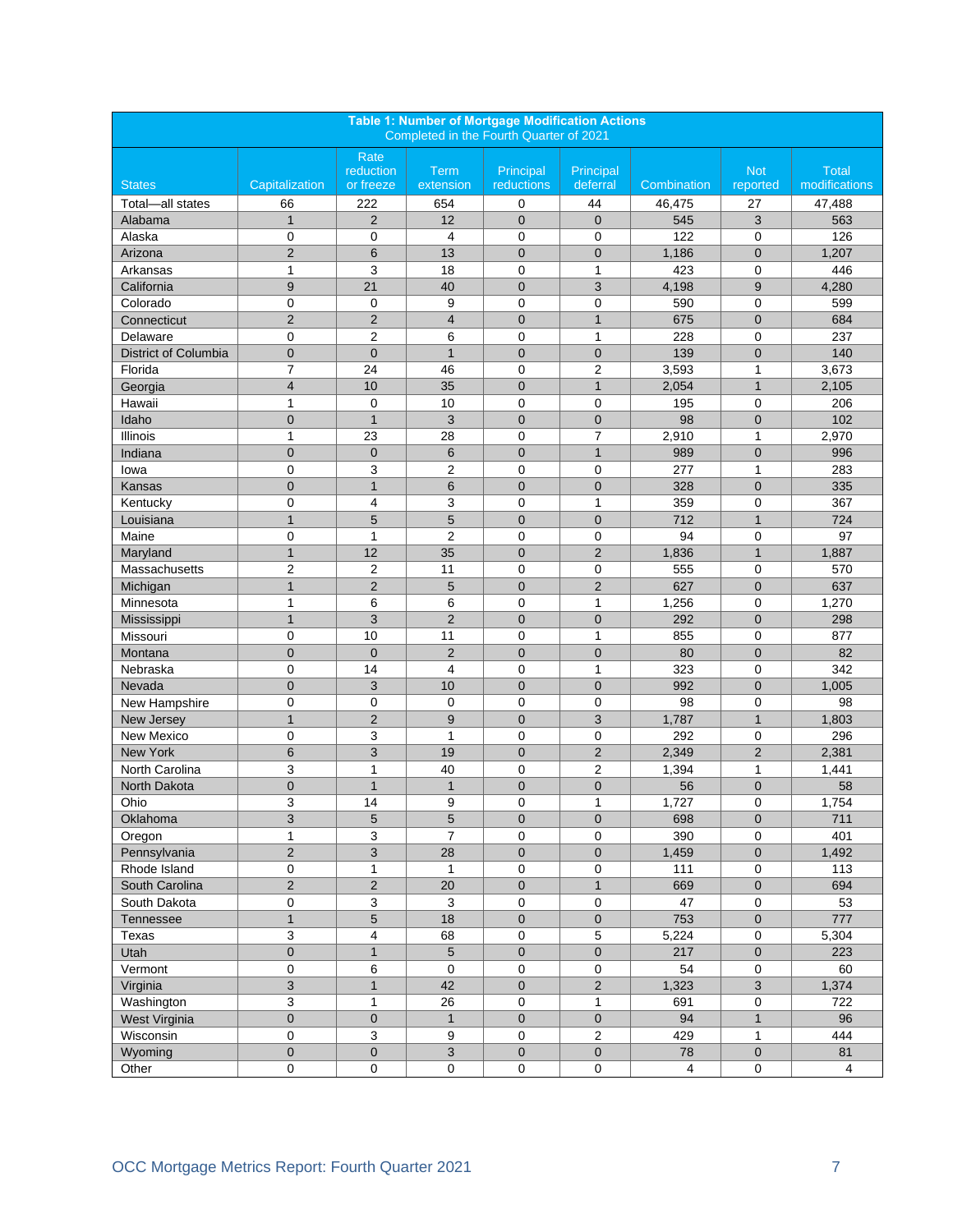<span id="page-9-0"></span>

| <b>Table 2: Number of Modification Actions in Combination Actions</b><br>Completed in the Fourth Quarter of 2021 |                  |                                    |                          |                        |                       |                                           |  |
|------------------------------------------------------------------------------------------------------------------|------------------|------------------------------------|--------------------------|------------------------|-----------------------|-------------------------------------------|--|
|                                                                                                                  |                  |                                    |                          |                        |                       |                                           |  |
| <b>States</b>                                                                                                    | Capitalization   | <b>Rate reduction</b><br>or freeze | <b>Term</b><br>extension | Principal<br>reduction | Principal<br>deferral | <b>Total combination</b><br>modifications |  |
| <b>Total - All States</b>                                                                                        | 37,245           | 37,047                             | 33,976                   | 19                     | 13,809                | 46,475                                    |  |
| Alabama                                                                                                          | 435              | 461                                | 461                      | $\overline{0}$         | 97                    | 545                                       |  |
| Alaska                                                                                                           | 81               | 111                                | 107                      | 0                      | 15                    | 122                                       |  |
| Arizona                                                                                                          | 865              | 1,026                              | 801                      | $\mathbf 0$            | 374                   | 1,186                                     |  |
| Arkansas                                                                                                         | 335              | 388                                | 351                      | $\mathbf 0$            | 68                    | 423                                       |  |
| California                                                                                                       | 3,478            | 2,504                              | 2,220                    | $\overline{0}$         | 2,273                 | 4,198                                     |  |
| Colorado                                                                                                         | 431              | 466                                | 407                      | 0                      | 195                   | 590                                       |  |
| Connecticut                                                                                                      | 571              | 482                                | 472                      | $\overline{0}$         | 249                   | 675                                       |  |
| Delaware                                                                                                         | 187              | 182                                | 180                      | 0                      | 55                    | 228                                       |  |
| District of Columbia                                                                                             | 110              | 86                                 | 81                       | $\mathbf 0$            | 63                    | 139                                       |  |
| Florida                                                                                                          | 2,843            | 2,783                              | 2,431                    | $\overline{2}$         | 1,243                 | 3,593                                     |  |
| Georgia                                                                                                          | 1,679            | 1,704                              | 1,705                    | $\mathbf{1}$           | 416                   | 2,054                                     |  |
| Hawaii                                                                                                           | 149              | 98                                 | 83                       | 0                      | 126                   | 195                                       |  |
| Idaho                                                                                                            | 71               | $77$                               | 62                       | $\overline{0}$         | 39                    | 98                                        |  |
| Illinois                                                                                                         | 2,226            | 2,491                              | 2,036                    | 3                      | 952                   | 2,910                                     |  |
| Indiana                                                                                                          | 838              | 915                                | 856                      | $\overline{4}$         | 129                   | 989                                       |  |
| lowa                                                                                                             | 199              | 252                                | 219                      | 0                      | 67                    | 277                                       |  |
| Kansas                                                                                                           | 261              | 285                                | 265                      | $\overline{0}$         | 70                    | 328                                       |  |
| Kentucky                                                                                                         | 247              | 313                                | 252                      | $\mathbf 0$            | 108                   | 359                                       |  |
| Louisiana                                                                                                        | 602              | 624                                | 591                      | $\mathbf 0$            | 142                   | 712                                       |  |
| Maine                                                                                                            | 78               | 65                                 | 65                       | 0                      | 32                    | 94                                        |  |
| Maryland                                                                                                         | 1,524            | 1,482                              | 1,413                    | $\overline{2}$         | 481                   | 1,836                                     |  |
| Massachusetts                                                                                                    | 418              | 386                                | 334                      | 0                      | 246                   | 555                                       |  |
| Michigan                                                                                                         | 508              | 504                                | 470                      | $\mathbf 0$            | 170                   | 627                                       |  |
| Minnesota                                                                                                        | $\overline{915}$ | 1,151                              | 905                      | 0                      | 340                   | 1,256                                     |  |
| Mississippi                                                                                                      | 240              | 252                                | 246                      | $\mathbf 0$            | 58                    | 292                                       |  |
| Missouri                                                                                                         | 640              | 739                                | 587                      | 1                      | 270                   | 855                                       |  |
| Montana                                                                                                          | 59               | 64                                 | 61                       | $\mathbf 0$            | 22                    | 80                                        |  |
| Nebraska                                                                                                         | 227              | 302                                | 244                      | 0                      | 78                    | 323                                       |  |
| Nevada                                                                                                           | 759              | 838                                | 663                      | $\overline{0}$         | 327                   | 992                                       |  |
| New Hampshire                                                                                                    | 70               | 68                                 | 61                       | 0                      | 38                    | 98                                        |  |
| New Jersey                                                                                                       | 1,530            | 1,243                              | 1,251                    | $\mathbf{1}$           | 670                   | 1,787                                     |  |
| New Mexico                                                                                                       | 254              | 244                                | 228                      | 0                      | 70                    | 292                                       |  |
| <b>New York</b>                                                                                                  | 2,024            | 1,577                              | 1,642                    | 3                      | 862                   | 2,349                                     |  |
| North Carolina                                                                                                   | 1,078            | 1,125                              | 1,124                    | $\mathbf 0$            | 313                   | 1,394                                     |  |
| North Dakota                                                                                                     | 30               | 51                                 | 38                       | $\overline{0}$         | 19                    | 56                                        |  |
| Ohio                                                                                                             | 1,394            | 1,589                              | 1,370                    | 0                      | 325                   | 1,727                                     |  |
| Oklahoma                                                                                                         | 591              | 635                                | 585                      | 0                      | 89                    | 698                                       |  |
| Oregon                                                                                                           | 290              | 278                                | 231                      | 0                      | 170                   | 390                                       |  |
| Pennsylvania                                                                                                     | 1,232            | 1,181                              | 1,209                    | $\mathbf{1}$           | 334                   | 1,459                                     |  |
| Rhode Island                                                                                                     | 91               | 87                                 | 89                       | 0                      | 31                    | 111                                       |  |
| South Carolina                                                                                                   | 533              | 536                                | 538                      | $\pmb{0}$              | 158                   | 669                                       |  |
| South Dakota                                                                                                     | 34               | 43                                 | 41                       | 0                      | $\overline{7}$        | 47                                        |  |
| Tennessee                                                                                                        | 538              | 643                                | 570                      | $\pmb{0}$              | 205                   | 753                                       |  |
| Texas                                                                                                            | 4,447            | 4,502                              | 4.389                    | 0                      | 877                   | 5,224                                     |  |
| Utah                                                                                                             | 172              | 173                                | 165                      | 0                      | 54                    | 217                                       |  |
| Vermont                                                                                                          | 30               | 44                                 | 31                       | 0                      | 22                    | 54                                        |  |
| Virginia                                                                                                         | 997              | 998                                | 987                      | $\mathbf 0$            | 377                   | 1,323                                     |  |
| Washington                                                                                                       | 510              | 466                                | 433                      | $\pmb{0}$              | 285                   | 691                                       |  |
| West Virginia                                                                                                    | 67               | 80                                 | 72                       | $\pmb{0}$              | 25                    | 94                                        |  |
| Wisconsin                                                                                                        | 293              | 380                                | 291                      | 1                      | 151                   | 429                                       |  |
| Wyoming                                                                                                          | 60               | 71                                 | 59                       | $\pmb{0}$              | 22                    | 78                                        |  |
| Other                                                                                                            | 4                | $\sqrt{2}$                         | $\overline{\mathbf{4}}$  | $\mathsf 0$            | $\mathbf 0$           | $\overline{4}$                            |  |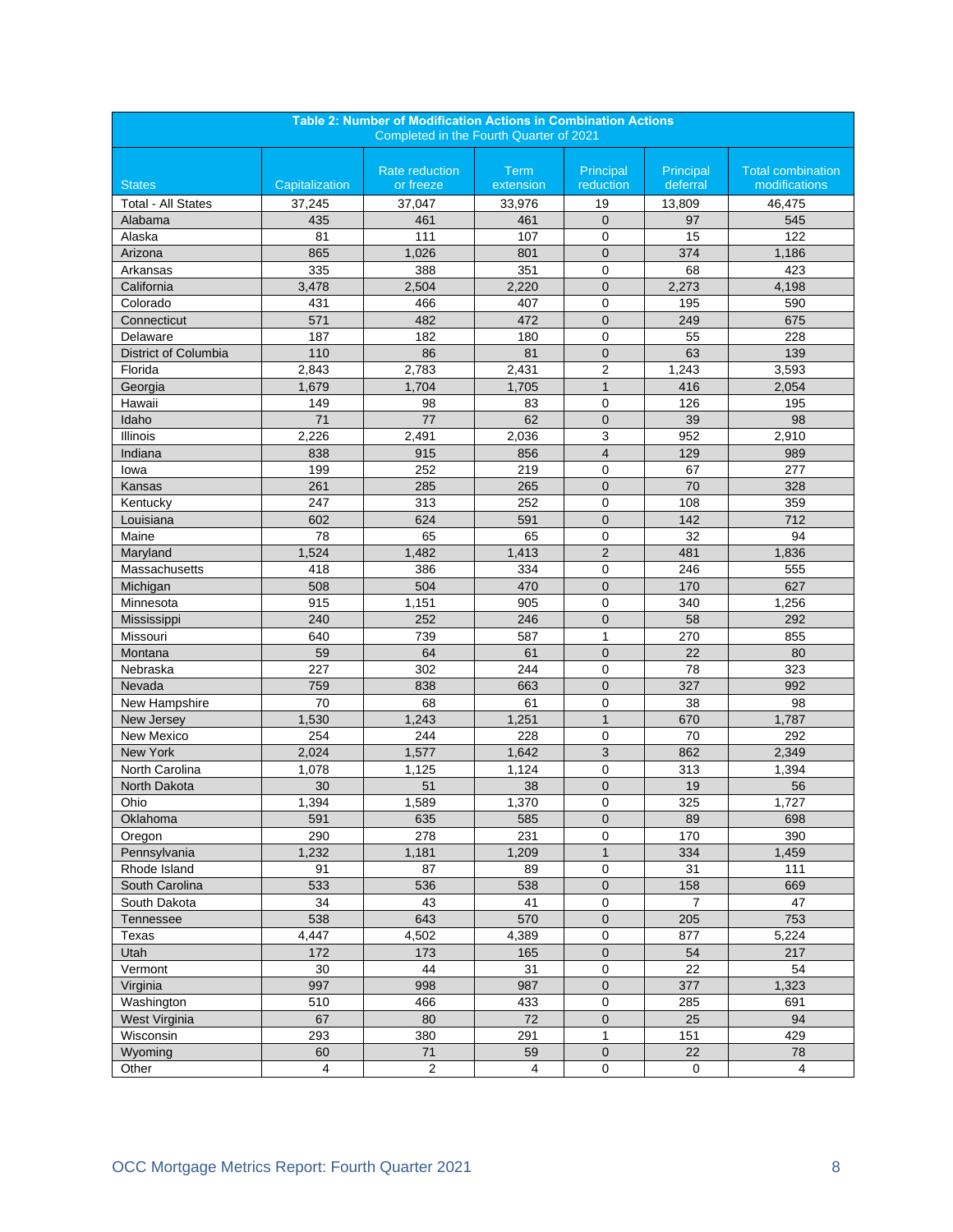<span id="page-10-0"></span>

| Table 3: Changes in Monthly Principal and Interest Payments by State<br>Modifications Completed in the Fourth Quarter of 2021 |                |                                |                                  |           |                |                |                |  |
|-------------------------------------------------------------------------------------------------------------------------------|----------------|--------------------------------|----------------------------------|-----------|----------------|----------------|----------------|--|
|                                                                                                                               | Decreased by   | Decreased by<br>$10\%$ to less | <b>Decreased</b><br>by less than |           |                | <b>Not</b>     | <b>Total</b>   |  |
| <b>States</b>                                                                                                                 | 20% or more    | than 20%                       | 10%                              | Unchanged | Increased      | reported       | modifications  |  |
| Total-all states                                                                                                              | 16,366         | 8,039                          | 9,088                            | 12,517    | 1,274          | 204            | 47,488         |  |
| Alabama                                                                                                                       | 239            | 100                            | 112                              | 100       | 9              | 3              | 563            |  |
| Alaska                                                                                                                        | 54             | 17                             | 39                               | 15        | $\mathbf{1}$   | $\overline{0}$ | 126            |  |
| Arizona                                                                                                                       | 365            | 252                            | 223                              | 353       | 14             | 0              | 1,207          |  |
| Arkansas                                                                                                                      | 175            | 74                             | 111                              | 79        | $\overline{7}$ | $\mathbf{0}$   | 446            |  |
| California                                                                                                                    | 1,017          | 668                            | 551                              | 1,960     | 78             | 6              | 4,280          |  |
| Colorado                                                                                                                      | 174            | 116                            | 116                              | 183       | 8              | $\overline{2}$ | 599            |  |
| Connecticut                                                                                                                   | 231            | 99                             | 118                              | 205       | 28             | 3              | 684            |  |
| Delaware                                                                                                                      | 75             | 45                             | 52                               | 59        | 5              | $\mathbf{1}$   | 237            |  |
| District of Columbia                                                                                                          | 41             | 24                             | 15                               | 58        | $\overline{2}$ | $\mathbf 0$    | 140            |  |
| Florida                                                                                                                       | 1,104          | 650                            | 719                              | 1,114     | 74             | 12             | 3,673          |  |
| Georgia                                                                                                                       | 858            | 349                            | 477                              | 349       | 67             | 5              | 2,105          |  |
| Hawaii                                                                                                                        | 35             | 22                             | 28                               | 119       | $\sqrt{2}$     | $\mathbf 0$    | 206            |  |
| Idaho                                                                                                                         | 26             | 22                             | 15                               | 35        | 4              | $\mathbf 0$    | 102            |  |
| <b>Illinois</b>                                                                                                               | 875            | 519                            | 577                              | 861       | 114            | 24             | 2,970          |  |
| Indiana                                                                                                                       | 411            | 218                            | 228                              | 113       | 16             | 10             | 996            |  |
| lowa                                                                                                                          | 103            | 44                             | 61                               | 63        | 10             | $\overline{2}$ | 283            |  |
| Kansas                                                                                                                        | 127            | 59                             | 77                               | 63        | 8              | 1              | 335            |  |
| Kentucky                                                                                                                      | 120            | 66                             | 59                               | 110       | 11             | $\mathbf{1}$   | 367            |  |
| Louisiana                                                                                                                     | 341            | 93                             | 150                              | 121       | 16             | 3              | 724            |  |
| Maine                                                                                                                         | 32             | 13                             | 15                               | 34        | $\overline{2}$ | $\overline{1}$ | 97             |  |
| Maryland                                                                                                                      | 628            | 331                            | 421                              | 439       | 47             | 21             | 1,887          |  |
| <b>Massachusetts</b>                                                                                                          | 130            | 87                             | 109                              | 233       | 9              | $\overline{2}$ | 570            |  |
| Michigan                                                                                                                      | 249            | 100                            | 110                              | 155       | 18             | 5              | 637            |  |
| Minnesota                                                                                                                     | 369            | 231                            | 311                              | 335       | 22             | $\overline{2}$ | 1,270          |  |
| Mississippi                                                                                                                   | 118            | 48                             | 80                               | 45        | 6              | $\mathbf{1}$   | 298            |  |
| Missouri                                                                                                                      | 277            | 148                            | 174                              | 258       | 20             | $\mathbf 0$    | 877            |  |
| Montana                                                                                                                       | 26             | 16                             | 18                               | 22        | $\mathbf 0$    | $\mathbf 0$    | 82             |  |
| Nebraska                                                                                                                      | 115            | 45                             | 72                               | 98        | 12             | $\mathbf 0$    | 342            |  |
| Nevada                                                                                                                        | 318            | 199                            | 162                              | 318       | 8              | $\mathbf 0$    | 1,005          |  |
| New Hampshire                                                                                                                 | 20             | 27                             | 11                               | 35        | 5              | $\overline{0}$ | 98             |  |
| New Jersey                                                                                                                    | 554            | 272                            | 328                              | 555       | 78             | 16             | 1,803          |  |
| <b>New Mexico</b>                                                                                                             | 144            | 49                             | 40                               | 60        | $\mathbf{1}$   | $\overline{2}$ | 296            |  |
| New York                                                                                                                      | 790            | 374                            | 384                              | 723       | 105            | 5              | 2.381          |  |
| North Carolina                                                                                                                | 565            | 238                            | 302                              | 287       | 39             | 10             | 1,441          |  |
| North Dakota                                                                                                                  | 19             | 12                             | 6                                | 20        | 1              | $\mathbf 0$    | 58             |  |
| Ohio                                                                                                                          | 660            | 349                            | 363                              | 319       | 49             | 14             | 1,754          |  |
| Oklahoma                                                                                                                      | 312            | 137                            | 150                              | 100       | 12             | $\pmb{0}$      | 711            |  |
| Oregon                                                                                                                        | 90             | 76                             | 64                               | 162       | $\bf 8$        | $\mathbf{1}$   | 401            |  |
| Pennsylvania                                                                                                                  | 638            | 232                            | 261                              | 291       | 53             | 17             | 1,492          |  |
| Rhode Island                                                                                                                  | 47             | 17                             | 18                               | 26        | $\overline{4}$ | $\mathbf{1}$   | 113            |  |
| South Carolina                                                                                                                | 277            | 113                            | 155                              | 139       | 8              | $\overline{c}$ | 694            |  |
| South Dakota                                                                                                                  | 17             | $10$                           | 14                               | 11        | $\mathbf{1}$   | $\pmb{0}$      | 53             |  |
| Tennessee                                                                                                                     | 310            | 120                            | 132                              | 197       | 18             | 0              | 777            |  |
| <b>Texas</b>                                                                                                                  | 2,348          | 834                            | 1,097                            | 797       | 216            | 12             | 5,304          |  |
| Utah                                                                                                                          | 81             | 49                             | 37                               | 52        | $\overline{2}$ | $\overline{c}$ | 223            |  |
| Vermont                                                                                                                       | $\overline{7}$ | $\overline{7}$                 | $14$                             | 30        | $\mathbf{1}$   | $\mathbf{1}$   | 60             |  |
| Virginia                                                                                                                      | 460            | 241                            | 274                              | 360       | 27             | 12             | 1,374          |  |
| Washington                                                                                                                    | 175            | 117                            | 145                              | 274       | $9\,$          | $\sqrt{2}$     | 722            |  |
| West Virginia                                                                                                                 | 36             | 23                             | 14                               | 22        | $\mathbf 0$    | 1              | 96             |  |
| Wisconsin                                                                                                                     | 144            | ${\bf 76}$                     | 62                               | 142       | 19             | $\mathbf{1}$   | 444            |  |
| Wyoming                                                                                                                       | 36             | 10                             | 17                               | $18\,$    | 0              | $\pmb{0}$      | 81             |  |
| Other                                                                                                                         | 3              | $\mathbf{1}$                   | $\pmb{0}$                        | $\pmb{0}$ | $\mathbf 0$    | $\pmb{0}$      | $\overline{4}$ |  |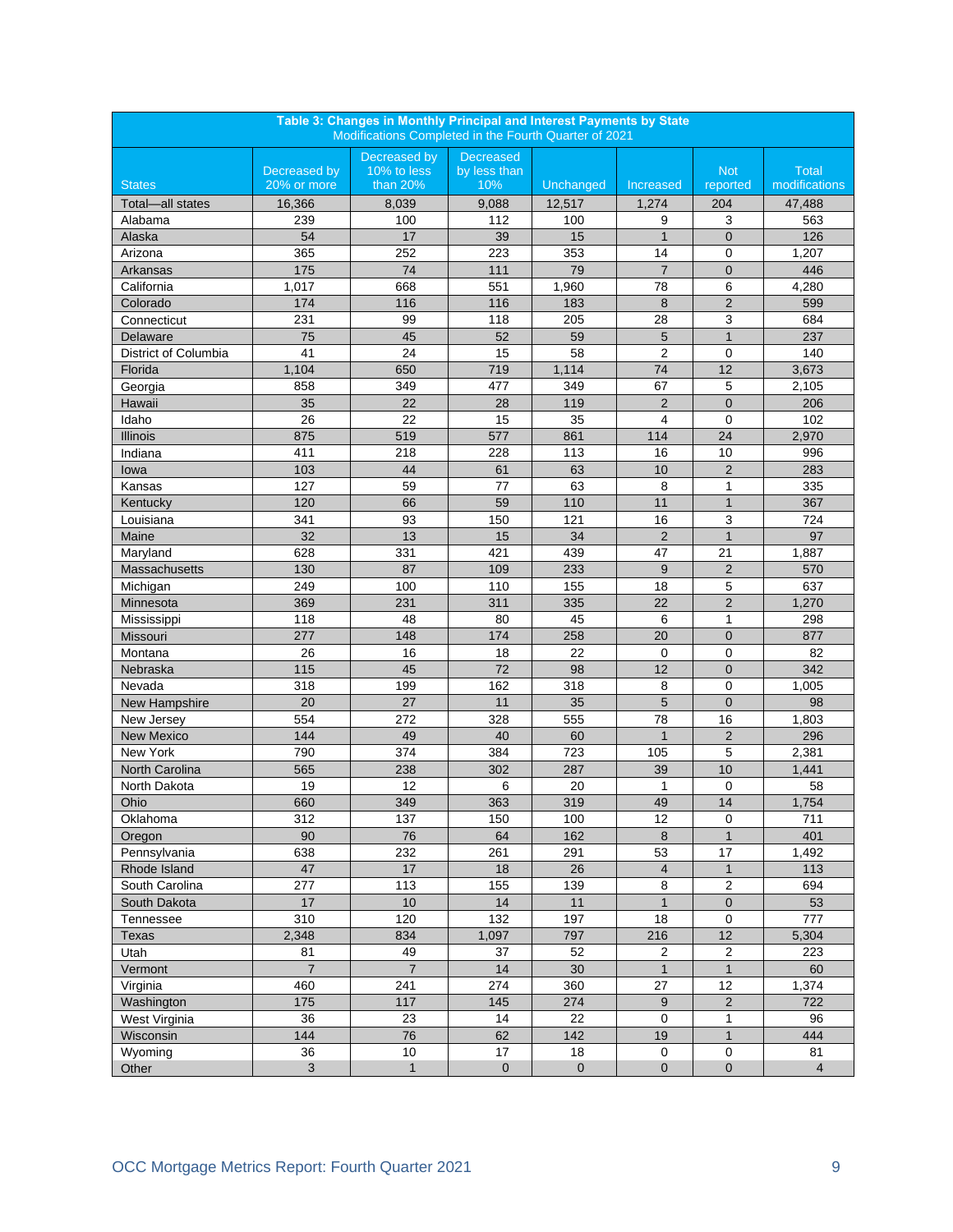| Table 4. Number of Re-Defaults for Loans Modified Six Months Previously<br>Modified Loans 60 or More Days Delinquent Six Months After Modification |                             |                                         |                                         |                  |                |                        |                             |  |
|----------------------------------------------------------------------------------------------------------------------------------------------------|-----------------------------|-----------------------------------------|-----------------------------------------|------------------|----------------|------------------------|-----------------------------|--|
| <b>States</b>                                                                                                                                      | Decreased by<br>20% or more | Decreased by<br>10% to less<br>than 20% | <b>Decreased</b><br>by less<br>than 10% | Unchanged        | Increased      | <b>Not</b><br>reported | <b>Total</b><br>re-defaults |  |
| Total-all states                                                                                                                                   | 364                         | 540                                     | 742                                     | 1,012            | 158            | 19                     | 2,835                       |  |
| Alabama                                                                                                                                            | 8                           | 8                                       | 11                                      | $\overline{7}$   | $\mathbf{1}$   | $\overline{0}$         | 35                          |  |
| Alaska                                                                                                                                             | $\mathbf 0$                 | 0                                       | 1                                       | $\mathbf{1}$     | 0              | 0                      | $\overline{2}$              |  |
| Arizona                                                                                                                                            | 6                           | 18                                      | 20                                      | 34               | $\mathbf{1}$   | $\overline{0}$         | 79                          |  |
| Arkansas                                                                                                                                           | $\overline{2}$              | 6                                       | 12                                      | $\overline{7}$   | 4              | $\mathbf 0$            | 31                          |  |
| California                                                                                                                                         | 28                          | 27                                      | 37                                      | 112              | $\overline{7}$ | $\mathbf{1}$           | 212                         |  |
| Colorado                                                                                                                                           | 4                           | 4                                       | 7                                       | 10               | 3              | 0                      | 28                          |  |
| Connecticut                                                                                                                                        | 6                           | 9                                       | 6                                       | 19               | $\mathbf{1}$   | $\overline{0}$         | 41                          |  |
| Delaware                                                                                                                                           | $\mathbf{1}$                | 3                                       | 3                                       | 5                | $\mathbf 0$    | $\mathbf 0$            | 12                          |  |
| District of Columbia                                                                                                                               | $\mathbf{1}$                | 3                                       | $\overline{2}$                          | 5                | $\mathbf{0}$   | $\overline{0}$         | 11                          |  |
| Florida                                                                                                                                            | 35                          | 35                                      | 42                                      | 91               | 14             | 1                      | 218                         |  |
| Georgia                                                                                                                                            | 16                          | 25                                      | 33                                      | 25               | 3              | $\overline{0}$         | 102                         |  |
| Hawaii                                                                                                                                             | 0                           | 0                                       | $\mathbf{1}$                            | $\overline{7}$   | 0              | 0                      | 8                           |  |
| Idaho                                                                                                                                              | $\overline{2}$              | $\mathbf{1}$                            | 3                                       | $\mathbf{1}$     | $\overline{0}$ | $\overline{0}$         | $\overline{7}$              |  |
| <b>Illinois</b>                                                                                                                                    | 20                          | 35                                      | 56                                      | 66               | 9              | $\overline{2}$         | 188                         |  |
| Indiana                                                                                                                                            | 12                          | 18                                      | 45                                      | 11               | 3              | $\mathbf{0}$           | 89                          |  |
| lowa                                                                                                                                               | $\overline{2}$              | 6                                       | 6                                       | 16               | $\mathbf{1}$   | 0                      | 31                          |  |
| Kansas                                                                                                                                             | 3                           | $\overline{\mathcal{I}}$                | 8                                       | 10               | $\mathbf 0$    | $\mathbf{1}$           | 29                          |  |
| Kentucky                                                                                                                                           | $\mathbf{1}$                | 5                                       | 10                                      | 10               | 4              | $\mathbf 0$            | 30                          |  |
| Louisiana                                                                                                                                          | 11                          | 12                                      | 17                                      | 11               | 3              | $\mathbf{1}$           | 55                          |  |
| Maine                                                                                                                                              |                             |                                         |                                         | 3                |                |                        | 5                           |  |
|                                                                                                                                                    | 0                           | 1                                       | 1                                       |                  | 0              | 0                      |                             |  |
| Maryland                                                                                                                                           | 16                          | 36                                      | 38                                      | 31               | 9              | $\mathbf{1}$           | 131                         |  |
| Massachusetts                                                                                                                                      | 5                           | 8                                       | 14                                      | 23               | 0              | 0                      | 50                          |  |
| Michigan                                                                                                                                           | $\overline{7}$              | 6                                       | 5                                       | 16               | $\overline{4}$ | $\mathbf{1}$           | 39                          |  |
| Minnesota                                                                                                                                          | 6                           | 13                                      | 31                                      | 39               | 9              | 0                      | 98                          |  |
| Mississippi                                                                                                                                        | $\overline{7}$              | 6                                       | 8                                       | 9                | $\overline{0}$ | $\overline{0}$         | 30                          |  |
| Missouri                                                                                                                                           | $\overline{7}$              | 8                                       | 13                                      | 18               | $\mathbf{1}$   | $\mathbf 0$            | 47                          |  |
| Montana                                                                                                                                            | $\mathbf 0$                 | $\mathbf{1}$                            | $\overline{2}$                          | $\overline{4}$   | $\mathbf 0$    | $\overline{0}$         | $\overline{7}$              |  |
| Nebraska                                                                                                                                           | $\overline{2}$              | 3                                       | 9                                       | 11               | 3              | 0                      | 28                          |  |
| Nevada                                                                                                                                             | 3                           | $\mathbf{1}$                            | 10                                      | 12               | $\mathbf{1}$   | $\overline{0}$         | 27                          |  |
| New Hampshire                                                                                                                                      | 0                           | $\overline{2}$                          | 2                                       | 2                | 0              | 0                      | 6                           |  |
| New Jersey                                                                                                                                         | 12                          | 25                                      | 23                                      | 28               | 10             | $\mathbf{1}$           | 99                          |  |
| New Mexico                                                                                                                                         | $\overline{2}$              | 3                                       | $\mathbf{3}$                            | 11               | $\mathbf{1}$   | 0                      | 20                          |  |
| New York                                                                                                                                           | 10                          | 21                                      | 37                                      | 55               | 11             | 3                      | 137                         |  |
| North Carolina                                                                                                                                     | 5                           | 13                                      | 18                                      | 37               | $\overline{2}$ | 0                      | 75                          |  |
| North Dakota                                                                                                                                       | $\mathbf 0$                 | $\mathbf{1}$                            | $\mathbf{1}$                            | $\overline{2}$   | $\mathbf 0$    | $\mathbf 0$            | $\overline{\mathcal{L}}$    |  |
| Ohio                                                                                                                                               | 14                          | 28                                      | 38                                      | 35               | 8              | $\mathbf 0$            | 123                         |  |
| Oklahoma                                                                                                                                           | $\,6\,$                     | 10                                      | 12                                      | 19               | 5              | $\mathbf 0$            | 52                          |  |
| Oregon                                                                                                                                             | $\mathbf{1}$                | $\mathbf{1}$                            | 3                                       | 12               | $\mathbf 0$    | $\mathsf 0$            | 17                          |  |
| Pennsylvania                                                                                                                                       | $\overline{24}$             | 26                                      | 20                                      | 30               | 5              | $\mathbf{1}$           | 106                         |  |
| Rhode Island                                                                                                                                       | $\mathbf{1}$                | $\mathsf 3$                             | $\pmb{0}$                               | $\mathbf{1}$     | 0              | 0                      | 5                           |  |
| South Carolina                                                                                                                                     | 10                          | $\boldsymbol{9}$                        | 6                                       | $\boldsymbol{9}$ | 3              | $\overline{c}$         | 39                          |  |
| South Dakota                                                                                                                                       | $\mathbf 0$                 | 0                                       | $\mathsf 0$                             | $\mathbf{1}$     | 0              | $\pmb{0}$              | $\mathbf{1}$                |  |
| Tennessee                                                                                                                                          | 6                           | $\,$ 6                                  | $\overline{7}$                          | 11               | $\mathbf{1}$   | $\overline{0}$         | 31                          |  |
| Texas                                                                                                                                              | 39                          | 56                                      | 89                                      | 78               | 24             | 2                      | 288                         |  |
| Utah                                                                                                                                               | 3                           | 6                                       | $\overline{4}$                          | 8                | $\mathbf{1}$   | $\mathbf 0$            | 22                          |  |
| Vermont                                                                                                                                            | $\pmb{0}$                   | $\mathbf{1}$                            | 1                                       | $\overline{2}$   | $\pmb{0}$      | $\mathsf 0$            | 4                           |  |
| Virginia                                                                                                                                           | 10                          | 16                                      | 14                                      | 19               | $\overline{2}$ | $\overline{2}$         | 63                          |  |
| Washington                                                                                                                                         | $\overline{c}$              | $\mathsf 3$                             | $\mathsf 3$                             | 17               | $\mathbf{1}$   | $\mathsf 0$            | 26                          |  |
| West Virginia                                                                                                                                      | $\overline{4}$              | $\mathbf{1}$                            | $\mathbf{1}$                            | $\mathbf{1}$     | $\mathbf{1}$   | $\pmb{0}$              | 8                           |  |
| Wisconsin                                                                                                                                          | 4                           | $\overline{\mathbf{4}}$                 | 8                                       | 13               | $\sqrt{2}$     | $\mathsf 0$            | 31                          |  |
| Wyoming                                                                                                                                            | $\overline{0}$              | $\mathbf 0$                             | $\mathbf{1}$                            | $\overline{7}$   | $\mathbf 0$    | $\mathbf{0}$           | $\bf 8$                     |  |
| Other                                                                                                                                              | $\mathbf 0$                 | $\mathbf 0$                             | $\mathbf 0$                             | $\mathbf 0$      | $\mathbf 0$    | $\mathbf 0$            | $\mathbf 0$                 |  |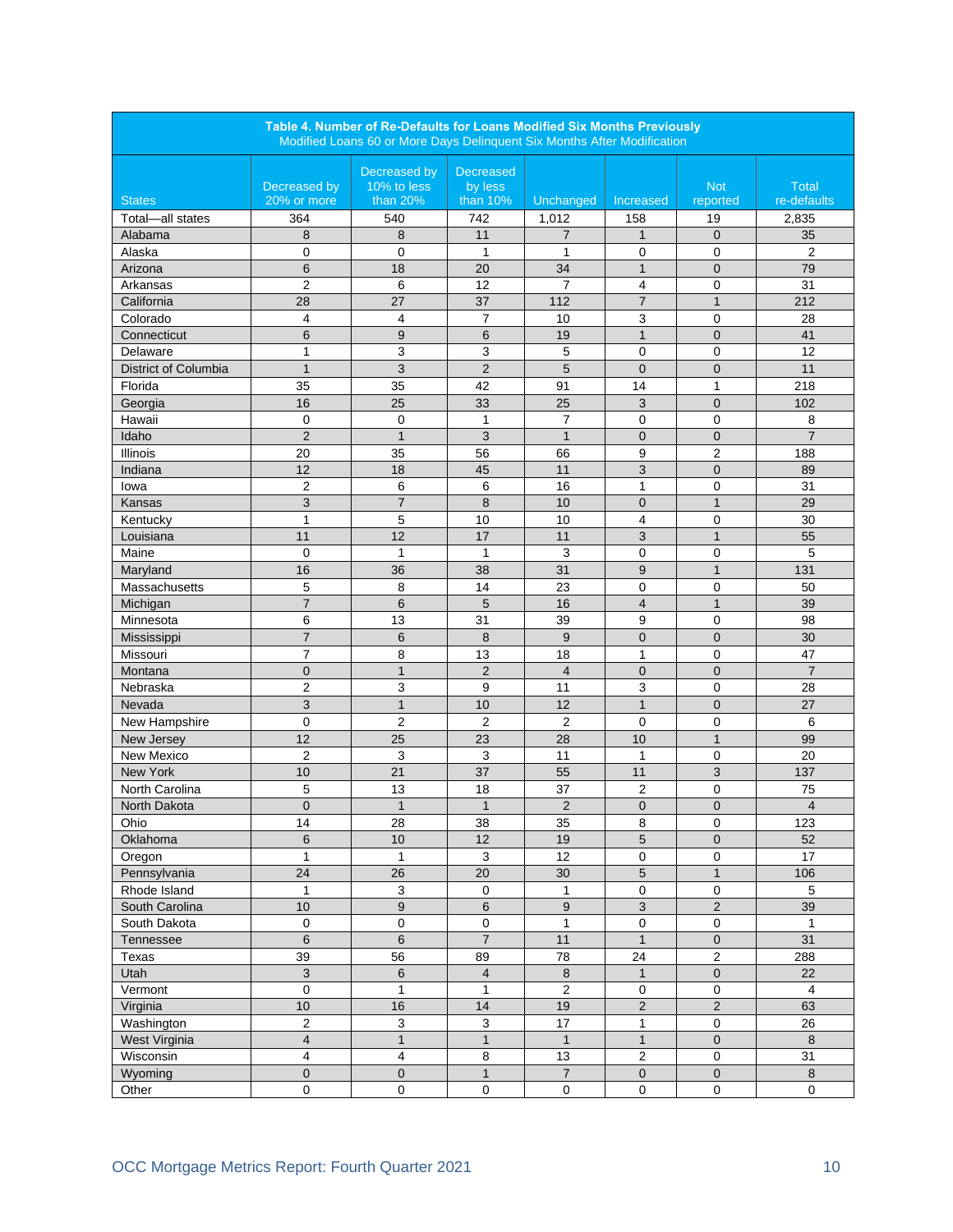### **Appendix A: Definitions and Method**

The *OCC Mortgage Metrics Report* relies on reporting elements and conventions standard in the residential mortgage industry.

**Alt-A:** Mortgages to prime-quality borrowers that do not satisfy the criteria for conforming or jumbo loan programs. For example, these loans may lack high loan-to-value mortgage insurance, have minimal documentation, or be secured by collateral other than the borrower's primary residence. Alt-A mortgages are based on the borrower's credit conditions at origination.

**Capitalization:** Actions that increase the unpaid principal balance of the loan by the amount of any delinquent payments and fees.

**Combination modifications:** Modifications that include more than one type of modification action. Most modifications generally require changes to more than one term of a loan to bring a loan current and reduce monthly payments to an amount that is affordable and sustainable.

**Foreclosures in process:** Mortgages for which servicers have begun formal foreclosure proceedings but have not yet completed the foreclosure process. The foreclosure process varies by state. Many foreclosures in process never result in the loss of borrowers' homes because servicers simultaneously pursue other loss mitigation actions, and borrowers may return their mortgages to current and performing status.

**Interest rate reductions and freezes:** Actions that reduce or freeze the contractual interest rate of the loan that was in effect prior to the modification action.

**Loan modifications:** Actions that contractually change the terms of mortgages with respect to interest rates, maturity, principal, or other terms of the loan.

**Other:** Mortgages in the portfolio that could not be classified by the bank as Prime, Alt-A, or Subprime. Other mortgages are based on the borrower's credit conditions at origination.

**Prime:** Mortgages to borrowers underwritten as part of a conforming or jumbo loan program. Typically, these borrowers are eligible for standard loan programs and pricing. For example, borrowers typically have mortgage insurance when the loan-to-value exceeds 80 percent of the collateral property value. Prime mortgages are based on the borrower's credit conditions at origination.

**Principal deferral modifications:** Modifications that remove a portion of the unpaid principal from the amount used to calculate monthly principal and interest payments for a set period. The deferred amount becomes due at the end of the loan term.

**Principal reduction modifications:** Modifications that permanently reduce the unpaid principal owed on a mortgage.

**Re-default:** For purposes of this report, a loan is defined as in re-default if it was 60 or more days past due as of the end of the month at which the modification was six months old. For